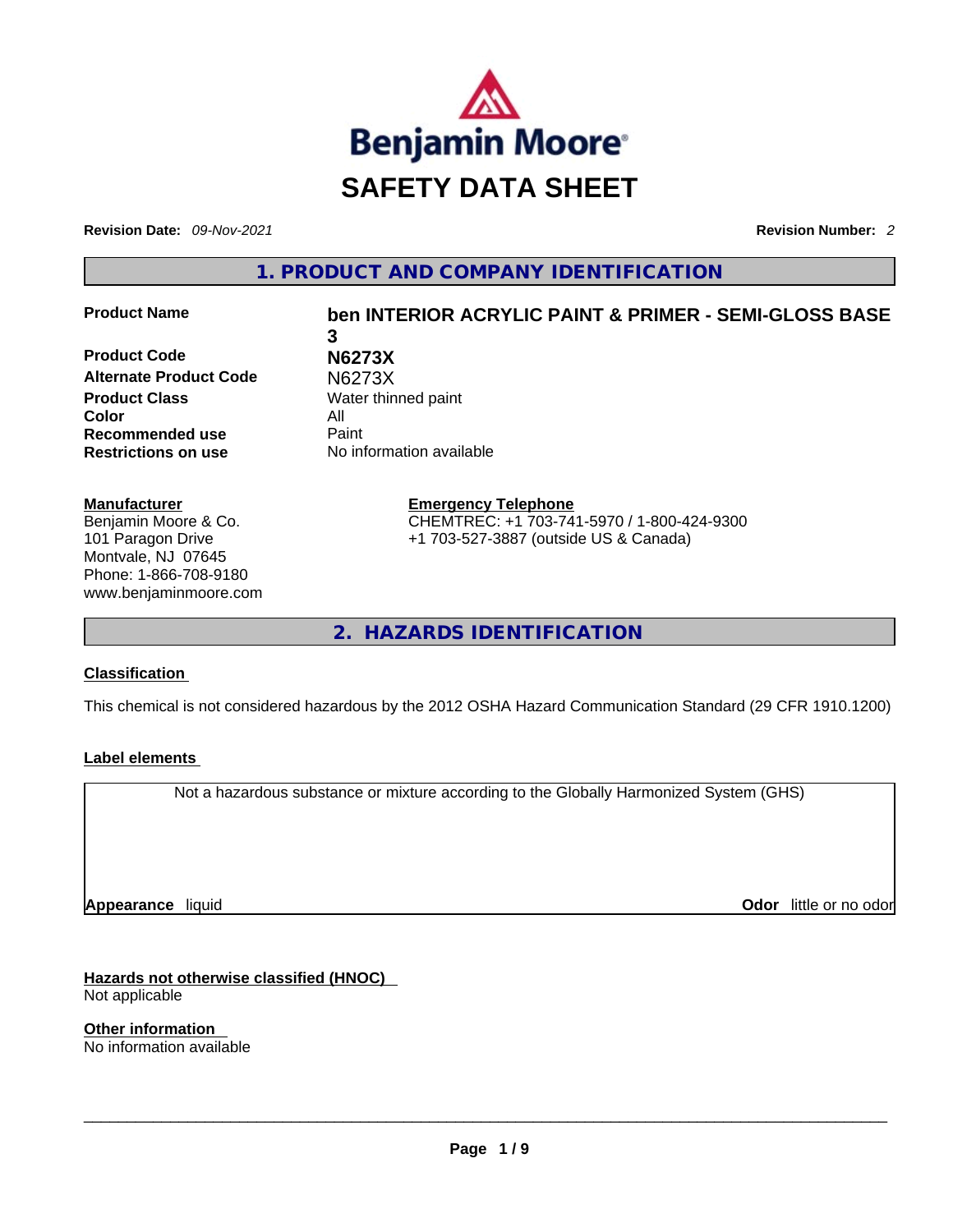**WARNING:** This product contains isothiazolinone compounds at levels of <0.1%. These substances are biocides commonly found in most paints and a variety of personal care products as a preservative. Certain individuals may be sensitive or allergic to these substances, even at low levels.

# **3. COMPOSITION INFORMATION ON COMPONENTS**

| <b>Chemical name</b>       | <b>CAS No.</b>                                  | <b>Weigh</b><br>iaht-% |
|----------------------------|-------------------------------------------------|------------------------|
| Kaolin                     | $\sim$ $\sim$<br>.332-58-1                      | -                      |
| <b>Titanium</b><br>dioxide | $\sim$ $\sim$ $\sim$<br>13463.<br>$53 - 67 - 1$ | -                      |

|                                                  | <b>4. FIRST AID MEASURES</b>                                                                             |
|--------------------------------------------------|----------------------------------------------------------------------------------------------------------|
| <b>General Advice</b>                            | No hazards which require special first aid measures.                                                     |
| <b>Eye Contact</b>                               | Rinse thoroughly with plenty of water for at least 15 minutes and consult a<br>physician.                |
| <b>Skin Contact</b>                              | Wash off immediately with soap and plenty of water while removing all<br>contaminated clothes and shoes. |
| <b>Inhalation</b>                                | Move to fresh air. If symptoms persist, call a physician.                                                |
| Ingestion                                        | Clean mouth with water and afterwards drink plenty of water. Consult a physician<br>if necessary.        |
| <b>Most Important</b><br><b>Symptoms/Effects</b> | None known.                                                                                              |
| <b>Notes To Physician</b>                        | Treat symptomatically.                                                                                   |

**5. FIRE-FIGHTING MEASURES** 

| <b>Suitable Extinguishing Media</b>                                              | Use extinguishing measures that are appropriate to local<br>circumstances and the surrounding environment.                                   |
|----------------------------------------------------------------------------------|----------------------------------------------------------------------------------------------------------------------------------------------|
| Protective equipment and precautions for firefighters                            | As in any fire, wear self-contained breathing apparatus<br>pressure-demand, MSHA/NIOSH (approved or equivalent)<br>and full protective gear. |
| <b>Specific Hazards Arising From The Chemical</b>                                | Closed containers may rupture if exposed to fire or<br>extreme heat.                                                                         |
| Sensitivity to mechanical impact                                                 | No.                                                                                                                                          |
| Sensitivity to static discharge                                                  | No.                                                                                                                                          |
| <b>Flash Point Data</b><br>Flash point (°F)<br>Flash Point (°C)<br><b>Method</b> | Not applicable<br>Not applicable<br>Not applicable                                                                                           |
|                                                                                  |                                                                                                                                              |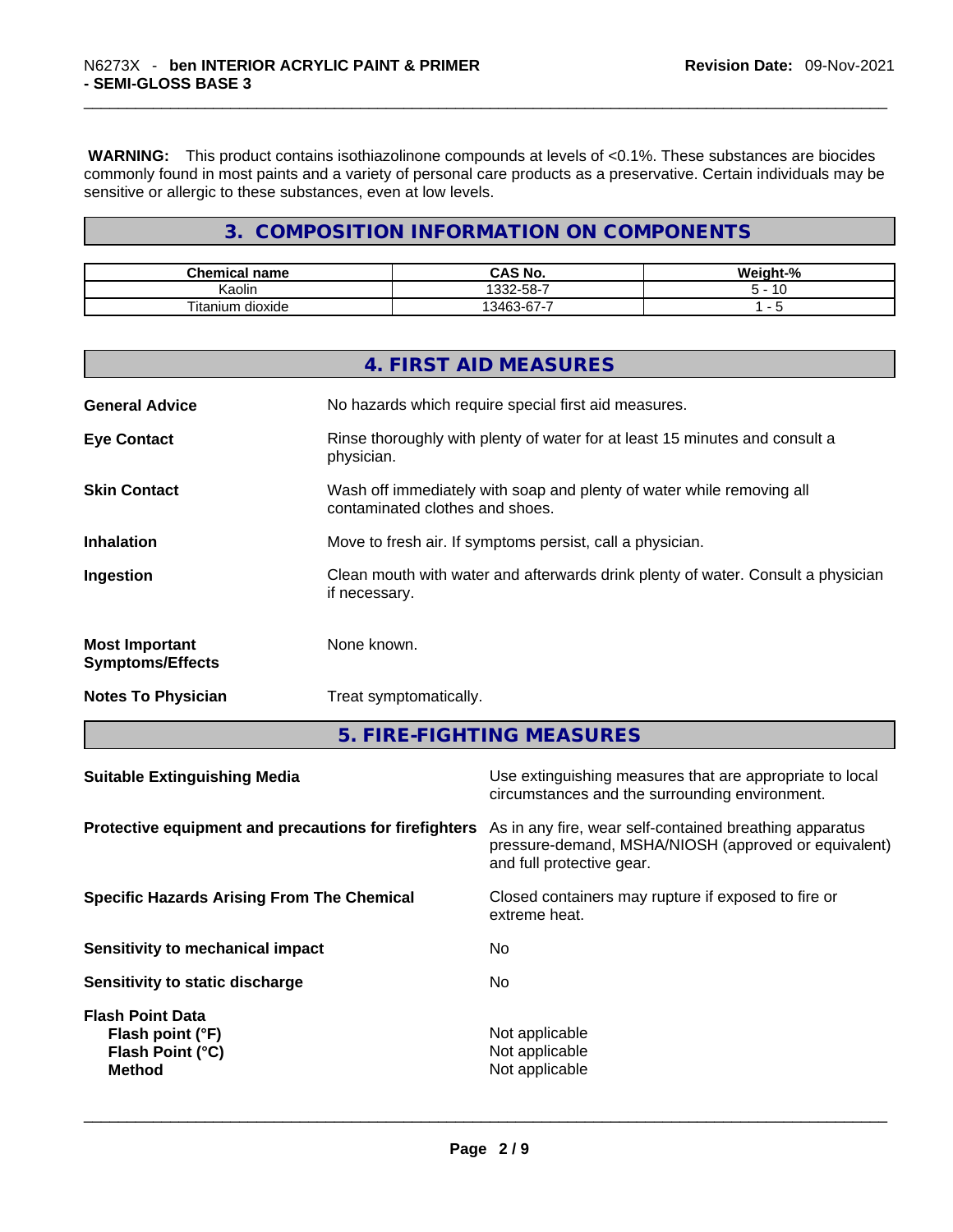#### **Flammability Limits In Air**

**Lower flammability limit:** Not applicable **Upper flammability limit:** Not applicable

**NFPA Health:** 1 **Flammability:** 0 **Instability:** 0 **Special:** Not Applicable

#### **NFPA Legend**

- 0 Not Hazardous
- 1 Slightly
- 2 Moderate
- 3 High
- 4 Severe

*The ratings assigned are only suggested ratings, the contractor/employer has ultimate responsibilities for NFPA ratings where this system is used.* 

*Additional information regarding the NFPA rating system is available from the National Fire Protection Agency (NFPA) at www.nfpa.org.* 

## **6. ACCIDENTAL RELEASE MEASURES**

| <b>Personal Precautions</b>      | Avoid contact with skin, eyes and clothing. Ensure adequate ventilation.                                                                                                         |  |  |
|----------------------------------|----------------------------------------------------------------------------------------------------------------------------------------------------------------------------------|--|--|
| <b>Other Information</b>         | Prevent further leakage or spillage if safe to do so.                                                                                                                            |  |  |
| <b>Environmental precautions</b> | See Section 12 for additional Ecological Information.                                                                                                                            |  |  |
| <b>Methods for Cleaning Up</b>   | Soak up with inert absorbent material. Sweep up and shovel into suitable<br>containers for disposal.                                                                             |  |  |
|                                  | 7. HANDLING AND STORAGE                                                                                                                                                          |  |  |
| Handling                         | Avoid contact with skin, eyes and clothing. Avoid breathing vapors, spray mists or<br>sanding dust. In case of insufficient ventilation, wear suitable respiratory<br>equipment. |  |  |
| <b>Storage</b>                   | Keep container tightly closed. Keep out of the reach of children.                                                                                                                |  |  |
|                                  |                                                                                                                                                                                  |  |  |

# **8. EXPOSURE CONTROLS/PERSONAL PROTECTION**

#### **Exposure Limits**

| <b>Chemical name</b> | <b>ACGIH TLV</b>                           | <b>OSHA PEL</b>            |
|----------------------|--------------------------------------------|----------------------------|
| Kaolin               | TWA: $2 \text{ mg/m}^3$ particulate matter | 15 mg/m <sup>3</sup> - TWA |
|                      | containing no asbestos and <1%             | 5 mg/m <sup>3</sup> - TWA  |
|                      | crystalline silica, respirable particulate |                            |
|                      | matter                                     |                            |
| Titanium dioxide     | TWA: $10 \text{ mg/m}^3$                   | 15 mg/m <sup>3</sup> - TWA |

#### **Legend**

ACGIH - American Conference of Governmental Industrial Hygienists Exposure Limits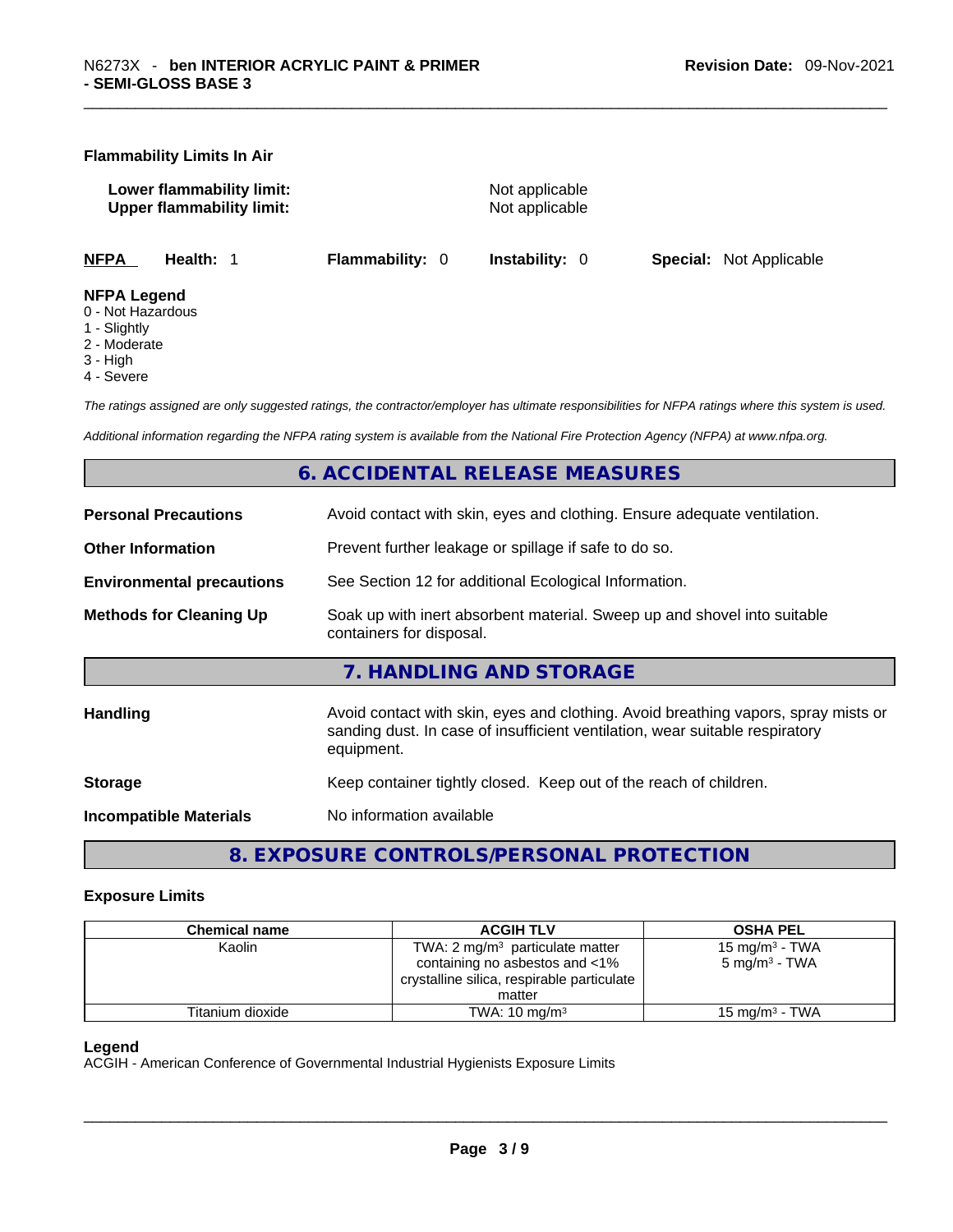OSHA - Occupational Safety & Health Administration Exposure Limits N/E - Not Established

| <b>Engineering Measures</b>          | Ensure adequate ventilation, especially in confined areas.                                                                          |
|--------------------------------------|-------------------------------------------------------------------------------------------------------------------------------------|
| <b>Personal Protective Equipment</b> |                                                                                                                                     |
| <b>Eye/Face Protection</b>           | Safety glasses with side-shields.                                                                                                   |
| <b>Skin Protection</b>               | Protective gloves and impervious clothing.                                                                                          |
| <b>Respiratory Protection</b>        | In case of insufficient ventilation wear suitable respiratory equipment.                                                            |
| <b>Hygiene Measures</b>              | Avoid contact with skin, eyes and clothing. Remove and wash contaminated<br>clothing before re-use. Wash thoroughly after handling. |

# **9. PHYSICAL AND CHEMICAL PROPERTIES**

| Appearance                            | liquid                   |
|---------------------------------------|--------------------------|
| Odor                                  | little or no odor        |
| <b>Odor Threshold</b>                 | No information available |
| Density (Ibs/gal)                     | $9.5 - 9.6$              |
| <b>Specific Gravity</b>               | $1.14 - 1.16$            |
| рH                                    | No information available |
| <b>Viscosity (cps)</b>                | No information available |
| Solubility(ies)                       | No information available |
| <b>Water solubility</b>               | No information available |
| <b>Evaporation Rate</b>               | No information available |
| Vapor pressure                        | No information available |
| Vapor density                         | No information available |
| Wt. % Solids                          | $40 - 50$                |
| Vol. % Solids                         | $30 - 40$                |
| Wt. % Volatiles                       | $50 - 60$                |
| <b>Vol. % Volatiles</b>               | $60 - 70$                |
| <b>VOC Regulatory Limit (g/L)</b>     | 0                        |
| <b>Boiling Point (°F)</b>             | 212                      |
| <b>Boiling Point (°C)</b>             | 100                      |
| Freezing point (°F)                   | 32                       |
| <b>Freezing Point (°C)</b>            | 0                        |
| Flash point (°F)                      | Not applicable           |
| Flash Point (°C)                      | Not applicable           |
| <b>Method</b>                         | Not applicable           |
| <b>Flammability (solid, gas)</b>      | Not applicable           |
| <b>Upper flammability limit:</b>      | Not applicable           |
| Lower flammability limit:             | Not applicable           |
| <b>Autoignition Temperature (°F)</b>  | No information available |
| <b>Autoignition Temperature (°C)</b>  | No information available |
| <b>Decomposition Temperature (°F)</b> | No information available |
| Decomposition Temperature (°C)        | No information available |
| <b>Partition coefficient</b>          | No information available |

# **10. STABILITY AND REACTIVITY**

**Reactivity** Not Applicable \_\_\_\_\_\_\_\_\_\_\_\_\_\_\_\_\_\_\_\_\_\_\_\_\_\_\_\_\_\_\_\_\_\_\_\_\_\_\_\_\_\_\_\_\_\_\_\_\_\_\_\_\_\_\_\_\_\_\_\_\_\_\_\_\_\_\_\_\_\_\_\_\_\_\_\_\_\_\_\_\_\_\_\_\_\_\_\_\_\_\_\_\_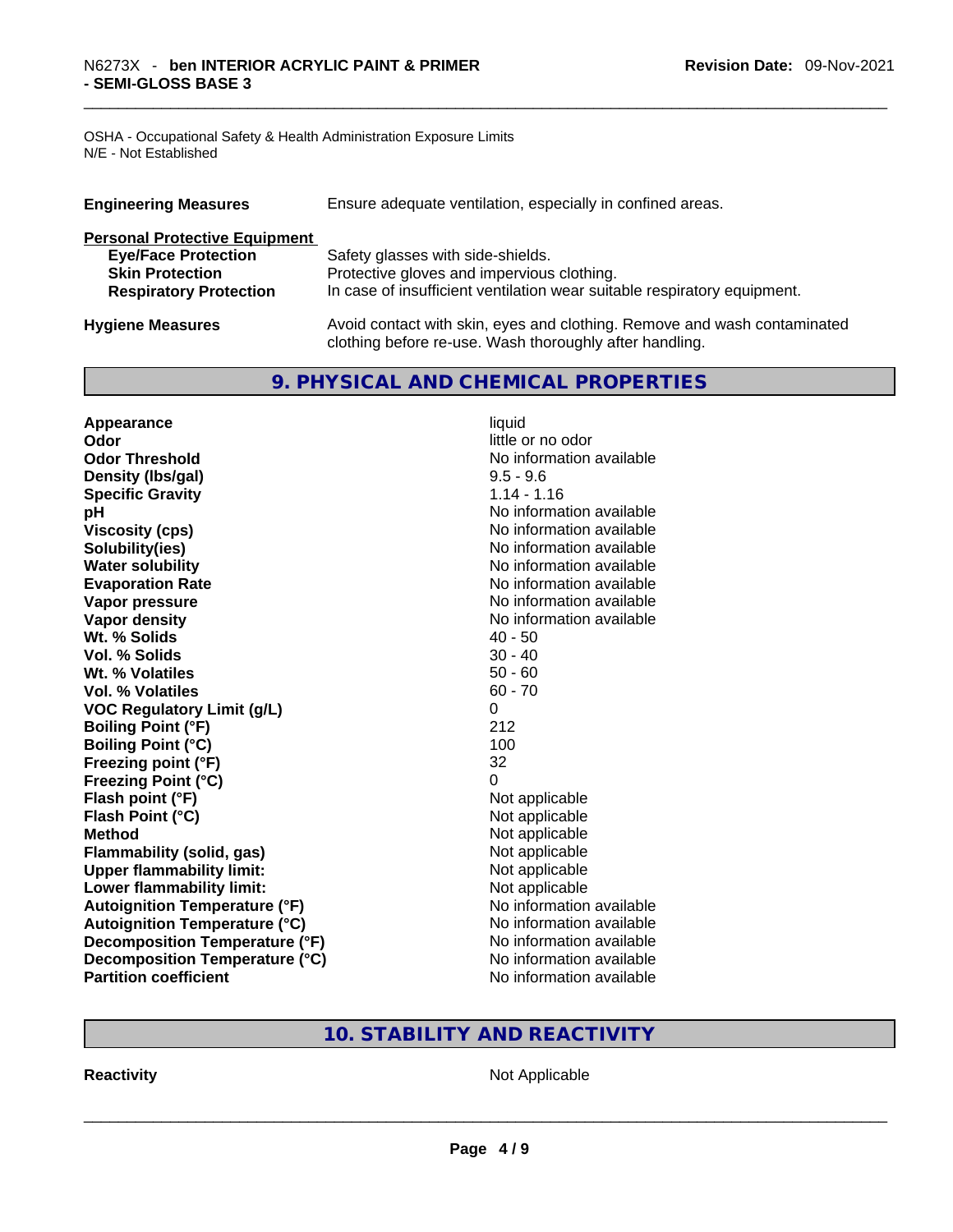| <b>Chemical Stability</b>               | Stable under normal conditions.          |
|-----------------------------------------|------------------------------------------|
| <b>Conditions to avoid</b>              | Prevent from freezing.                   |
| <b>Incompatible Materials</b>           | No materials to be especially mentioned. |
| <b>Hazardous Decomposition Products</b> | None under normal use.                   |
| Possibility of hazardous reactions      | None under normal conditions of use.     |

# **11. TOXICOLOGICAL INFORMATION**

| <b>Product Information</b>                                                                                                                                                                                                                                                                                                                                |                                                                                                                                                                                                                                                                                                                                                                                                                                                                                                                                                      |
|-----------------------------------------------------------------------------------------------------------------------------------------------------------------------------------------------------------------------------------------------------------------------------------------------------------------------------------------------------------|------------------------------------------------------------------------------------------------------------------------------------------------------------------------------------------------------------------------------------------------------------------------------------------------------------------------------------------------------------------------------------------------------------------------------------------------------------------------------------------------------------------------------------------------------|
| Information on likely routes of exposure                                                                                                                                                                                                                                                                                                                  |                                                                                                                                                                                                                                                                                                                                                                                                                                                                                                                                                      |
| <b>Principal Routes of Exposure</b>                                                                                                                                                                                                                                                                                                                       | Eye contact, skin contact and inhalation.                                                                                                                                                                                                                                                                                                                                                                                                                                                                                                            |
| <b>Acute Toxicity</b>                                                                                                                                                                                                                                                                                                                                     |                                                                                                                                                                                                                                                                                                                                                                                                                                                                                                                                                      |
| <b>Product Information</b>                                                                                                                                                                                                                                                                                                                                | No information available                                                                                                                                                                                                                                                                                                                                                                                                                                                                                                                             |
|                                                                                                                                                                                                                                                                                                                                                           | Symptoms related to the physical, chemical and toxicological characteristics                                                                                                                                                                                                                                                                                                                                                                                                                                                                         |
| <b>Symptoms</b>                                                                                                                                                                                                                                                                                                                                           | No information available                                                                                                                                                                                                                                                                                                                                                                                                                                                                                                                             |
|                                                                                                                                                                                                                                                                                                                                                           | Delayed and immediate effects as well as chronic effects from short and long-term exposure                                                                                                                                                                                                                                                                                                                                                                                                                                                           |
| Eye contact<br><b>Skin contact</b><br><b>Inhalation</b><br>Ingestion<br><b>Sensitization</b><br><b>Neurological Effects</b><br><b>Mutagenic Effects</b><br><b>Reproductive Effects</b><br><b>Developmental Effects</b><br><b>Target organ effects</b><br><b>STOT - single exposure</b><br><b>STOT - repeated exposure</b><br><b>Other adverse effects</b> | May cause slight irritation.<br>Substance may cause slight skin irritation. Prolonged or repeated contact may dry<br>skin and cause irritation.<br>May cause irritation of respiratory tract.<br>Ingestion may cause gastrointestinal irritation, nausea, vomiting and diarrhea.<br>No information available<br>No information available.<br>No information available.<br>No information available.<br>No information available.<br>No information available.<br>No information available.<br>No information available.<br>No information available. |

#### **Numerical measures of toxicity**

**The following values are calculated based on chapter 3.1 of the GHS document**

#### **Component Information**

| Chemical name | Oral LD50         | Dermal LD50         | <b>Inhalation LC50</b> |
|---------------|-------------------|---------------------|------------------------|
| Kaolin        | Rat<br>5000 mg/kg | Rat<br>⋅ 5000 mg/kg |                        |
| 1332-58-7     |                   |                     |                        |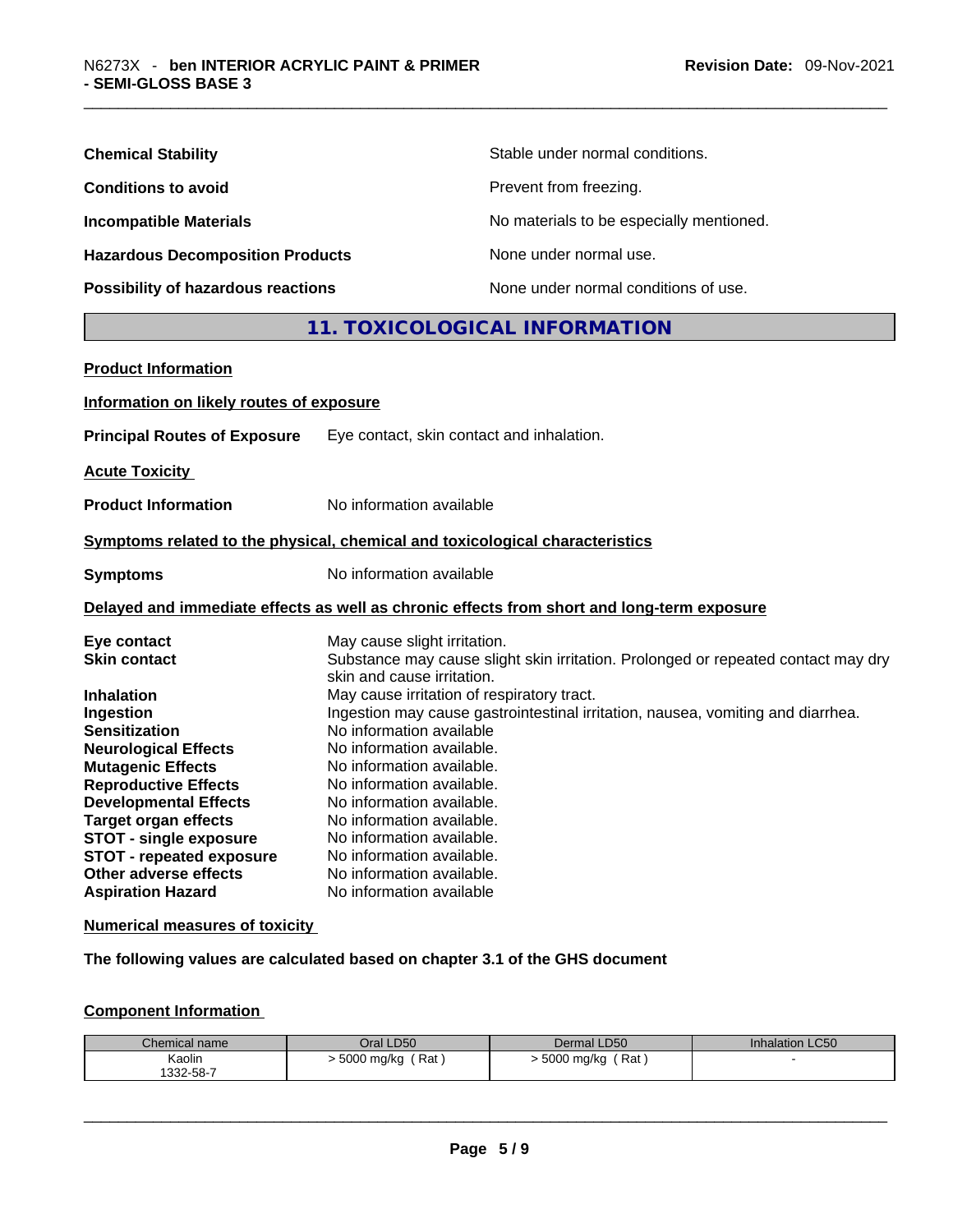| $- \cdot$ .<br>⊺ıtanıum<br>dioxide<br>$\sqrt{2}$<br>34 I<br>- וס-כ<br>. | Rat<br>0000<br>ma/ka<br>$\cdot$ $\cdot$ |  |
|-------------------------------------------------------------------------|-----------------------------------------|--|

#### **Chronic Toxicity**

#### **Carcinogenicity**

*The information below indicates whether each agency has listed any ingredient as a carcinogen:.* 

| <b>Chemical name</b>  | IARC                 | <b>NTP</b> | OSHA   |
|-----------------------|----------------------|------------|--------|
|                       | 2B<br>Possible Human |            | Listed |
| Titanium J<br>dioxide | Carcinogen           |            |        |

• Although IARC has classified titanium dioxide as possibly carcinogenic to humans (2B), their summary concludes: "No significant exposure to titanium dioxide is thought to occur during the use of products in which titanium dioxide is bound to other materials, such as paint."

#### **Legend**

IARC - International Agency for Research on Cancer NTP - National Toxicity Program OSHA - Occupational Safety & Health Administration

**12. ECOLOGICAL INFORMATION** 

## **Ecotoxicity Effects**

The environmental impact of this product has not been fully investigated.

### **Product Information**

#### **Acute Toxicity to Fish**

No information available

#### **Acute Toxicity to Aquatic Invertebrates**

No information available

#### **Acute Toxicity to Aquatic Plants**

No information available

#### **Persistence / Degradability**

No information available.

#### **Bioaccumulation**

There is no data for this product.

#### **Mobility in Environmental Media**

No information available.

#### **Ozone**

No information available

#### **Component Information**

#### **Acute Toxicity to Fish**

Titanium dioxide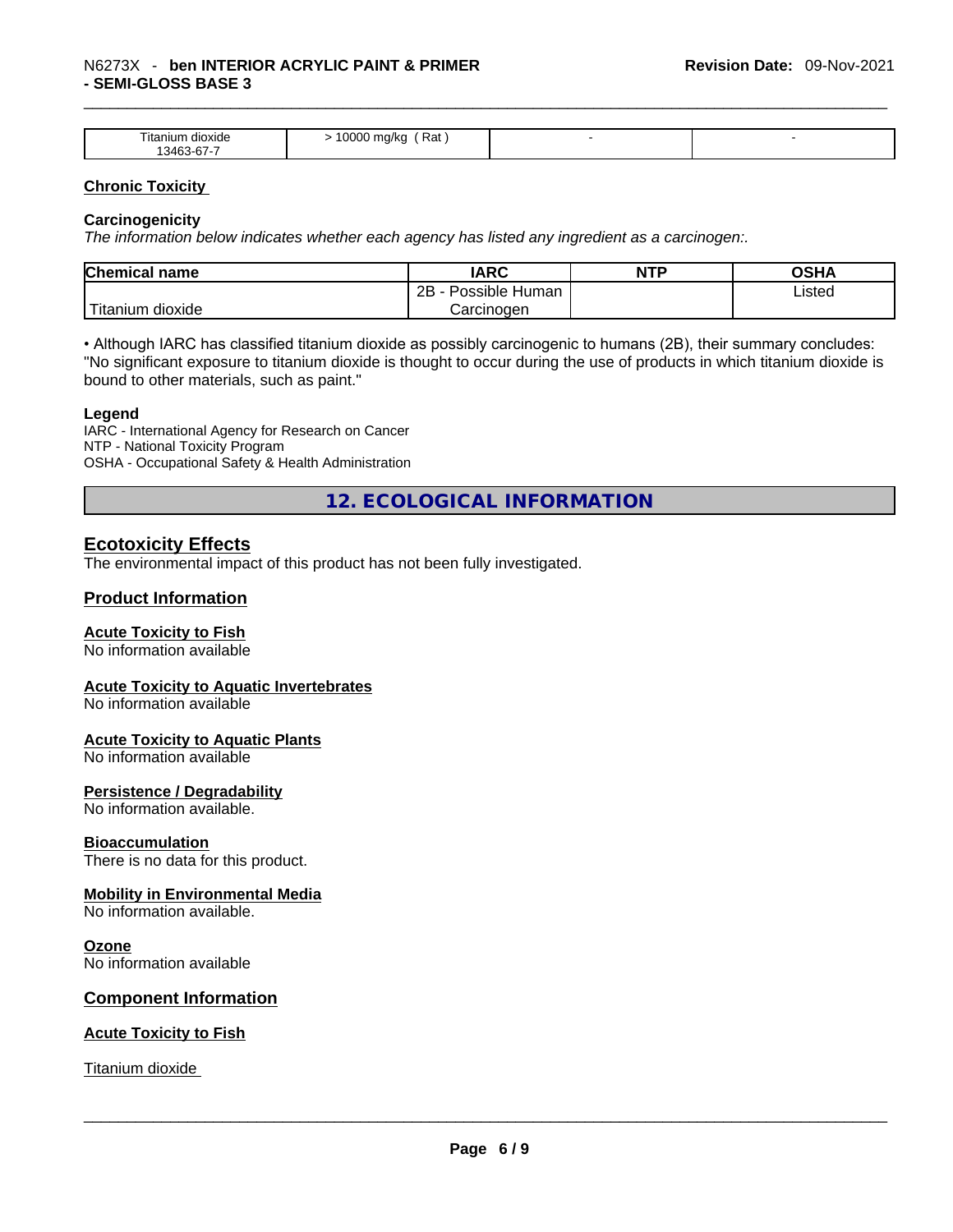$LC50:$  > 1000 mg/L (Fathead Minnow - 96 hr.)

#### **Acute Toxicity to Aquatic Invertebrates**

No information available

#### **Acute Toxicity to Aquatic Plants**

No information available

|                              | 13. DISPOSAL CONSIDERATIONS                                                                                                                                                                                               |  |
|------------------------------|---------------------------------------------------------------------------------------------------------------------------------------------------------------------------------------------------------------------------|--|
| <b>Waste Disposal Method</b> | Dispose of in accordance with federal, state, and local regulations. Local<br>requirements may vary, consult your sanitation department or state-designated<br>environmental protection agency for more disposal options. |  |
|                              | 14. TRANSPORT INFORMATION                                                                                                                                                                                                 |  |
| <b>DOT</b>                   | Not regulated                                                                                                                                                                                                             |  |
| <b>ICAO/IATA</b>             | Not regulated                                                                                                                                                                                                             |  |
| <b>IMDG/IMO</b>              | Not regulated                                                                                                                                                                                                             |  |
|                              | 15. REGULATORY INFORMATION                                                                                                                                                                                                |  |

### **International Inventories**

| <b>TSCA: United States</b> | Yes - All components are listed or exempt. |
|----------------------------|--------------------------------------------|
| <b>DSL: Canada</b>         | No - Not all of the components are listed. |
|                            | One or more component is listed on NDSL.   |

### **Federal Regulations**

#### **SARA 311/312 hazardous categorization**

| Acute health hazard               | No |
|-----------------------------------|----|
| Chronic Health Hazard             | No |
| Fire hazard                       | N٥ |
| Sudden release of pressure hazard | Nο |
| Reactive Hazard                   | N٥ |

#### **SARA 313**

Section 313 of Title III of the Superfund Amendments and Reauthorization Act of 1986 (SARA). This product contains a chemical or chemicals which are subject to the reporting requirements of the Act and Title 40 of the Code of Federal Regulations, Part 372:

*None*

### **Clean Air Act,Section 112 Hazardous Air Pollutants (HAPs) (see 40 CFR 61)**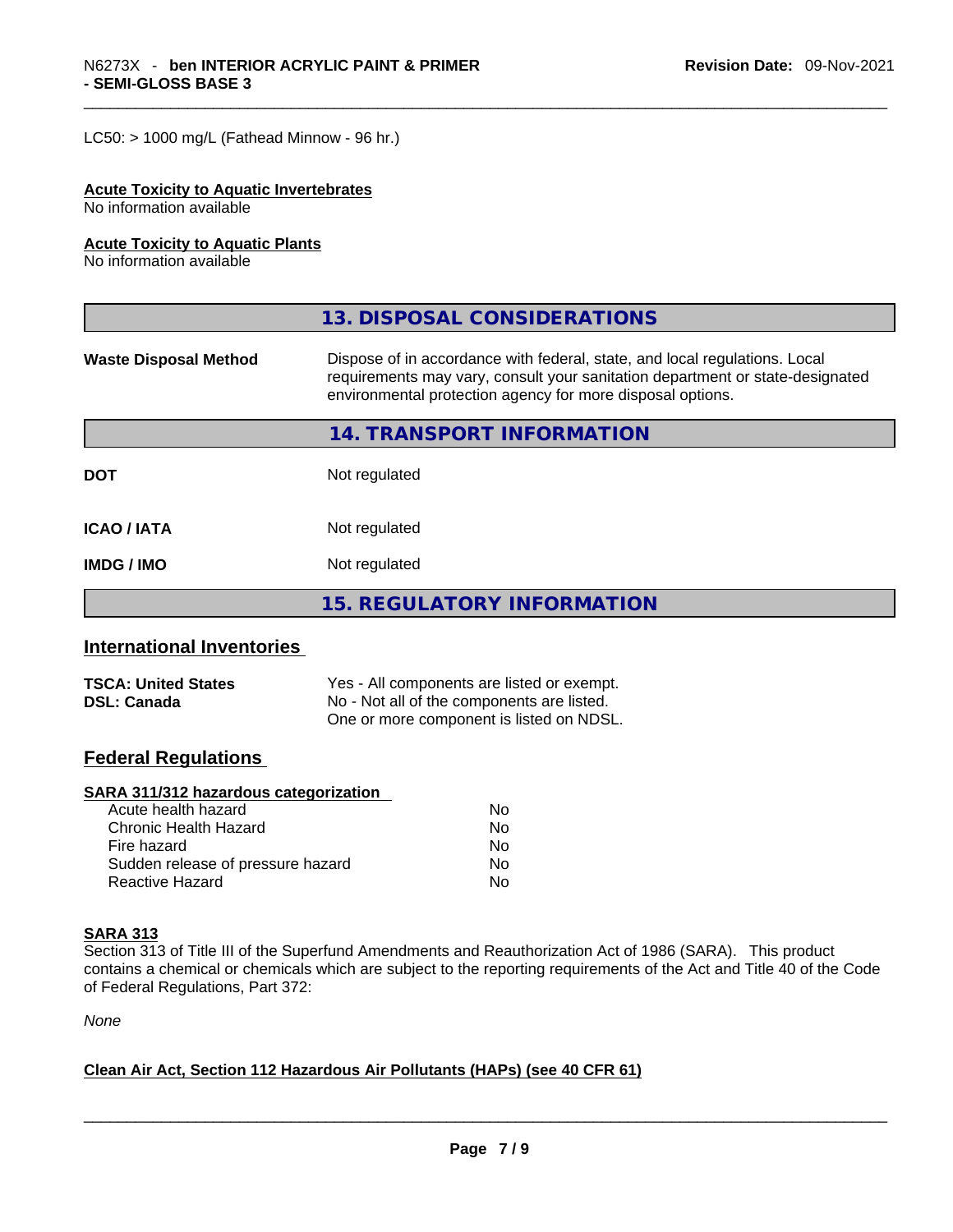This product contains the following HAPs:

*None*

# **US State Regulations**

## **California Proposition 65**

 **WARNING:** Cancer and Reproductive Harm– www.P65warnings.ca.gov

#### **State Right-to-Know**

| Chemical<br>name              | M.<br>eeachuea <del>lt</del> e<br>. | New<br>Jersev | Dan<br>าnsvlvania |
|-------------------------------|-------------------------------------|---------------|-------------------|
| .<br>Kaolin                   |                                     |               |                   |
| $- - -$<br>dioxide<br>itanium |                                     |               |                   |

#### **Legend**

X - Listed

# **16. OTHER INFORMATION**

| HMIS - | <b>Health:</b> 1 | <b>Flammability: 0</b> | <b>Reactivity: 0 PPE: -</b> |  |
|--------|------------------|------------------------|-----------------------------|--|
|        |                  |                        |                             |  |

# **HMIS Legend**

- 0 Minimal Hazard
- 1 Slight Hazard
- 2 Moderate Hazard
- 3 Serious Hazard
- 4 Severe Hazard
- Chronic Hazard
- X Consult your supervisor or S.O.P. for "Special" handling instructions.

Note: The PPE rating has intentionally been left blank. Choose appropriate PPE that will protect employees from the hazards the material will *present under the actual normal conditions of use.* 

*Caution: HMISÒ ratings are based on a 0-4 rating scale, with 0 representing minimal hazards or risks, and 4 representing significant hazards or risks. Although HMISÒ ratings are not required on MSDSs under 29 CFR 1910.1200, the preparer, has chosen to provide them. HMISÒ ratings are to be used only in conjunction with a fully implemented HMISÒ program by workers who have received appropriate HMISÒ training. HMISÒ is a registered trade and service mark of the NPCA. HMISÒ materials may be purchased exclusively from J. J. Keller (800) 327-6868.* 

 **WARNING!** If you scrape, sand, or remove old paint, you may release lead dust. LEAD IS TOXIC. EXPOSURE TO LEAD DUST CAN CAUSE SERIOUS ILLNESS, SUCH AS BRAIN DAMAGE, ESPECIALLY IN CHILDREN. PREGNANT WOMEN SHOULD ALSO AVOID EXPOSURE.Wear a NIOSH approved respirator to control lead exposure. Clean up carefully with a HEPA vacuum and a wet mop. Before you start, find out how to protect yourself and your family by contacting the National Lead Information Hotline at 1-800-424-LEAD or log on to www.epa.gov/lead.

**Prepared By Product Stewardship Department** Benjamin Moore & Co. 101 Paragon Drive Montvale, NJ 07645